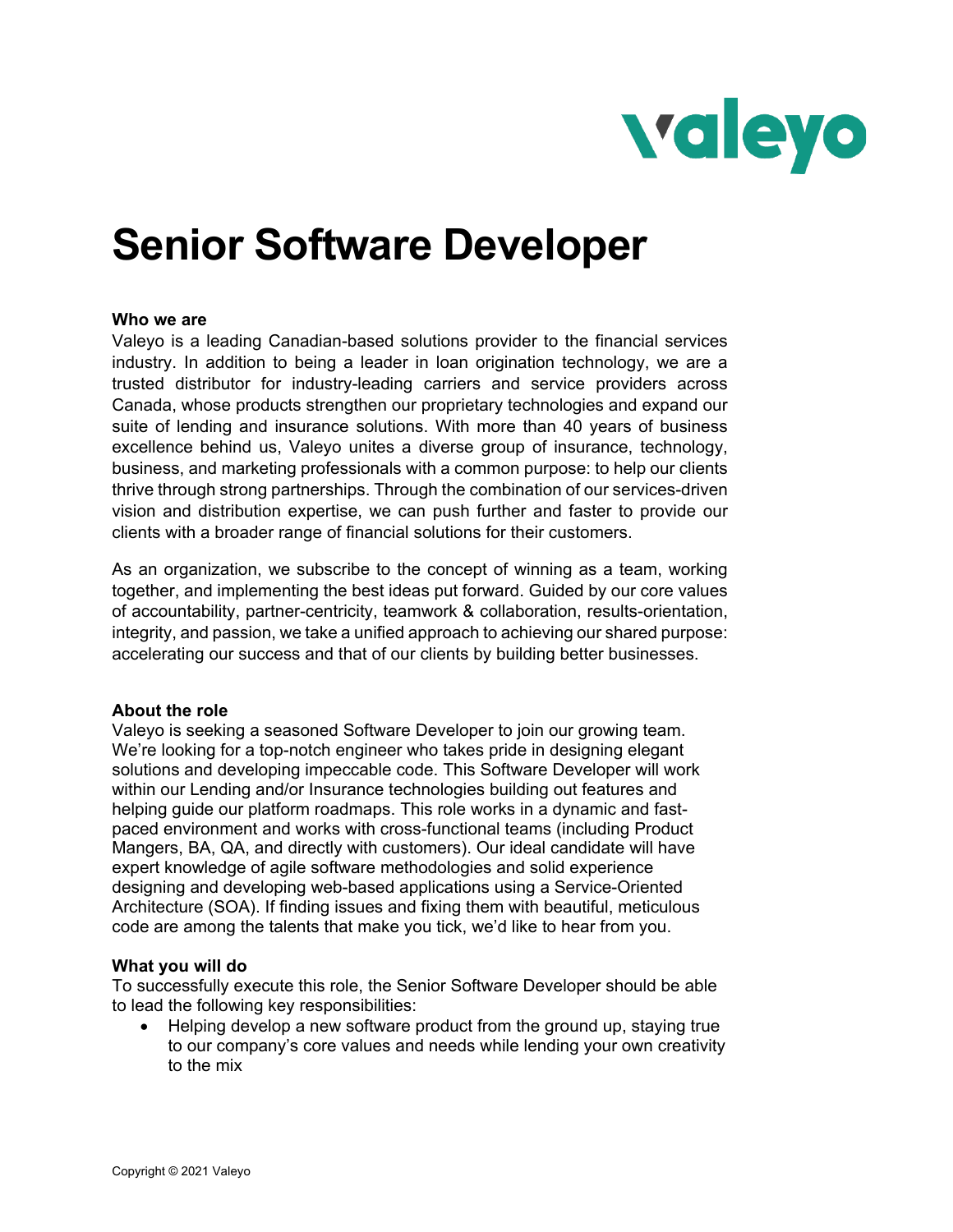- Work closely with Product Manager and other SMEs to interpret requirements and translate them to software solutions.
- Develop technical design and software architecture documentation
- Lead design/code review and change control meetings by setting the agenda and facilitating the discussion
- Create Proof of Concepts (POC), wireframes, and prototypes that illustrate current and future workflows and product design
- Work with the Quality Assurance team to review test plans, test scenarios, and test cases
- Plan and execute full software development life cycles (SDLC) for each assigned project, adhering to company standards and expectations
- Participate in efforts to improve software development life cycle processes
- Conducting meetings and presentations to share ideas and findings

## **What you bring**

- 8+ years of previous experience in software development of scalable web-based applications
- In-depth knowledge and experience in the Microsoft technology stack (specifically .Net Core, Entity Framework)
- Extensive experience with REST APIs (both developing and consuming) as well as integration between systems
- Knowledge and experience with Angular
- Experience working within an agile development process, specifically with Scrum and backlog management tools
- Experience in financial services and lending considered a definite asset
- Able to take feedback constructively and iterate on ideas and solutions from multiple stakeholders with differing opinions
- Meticulous thinker who can effectively work out all the details when presented with big ideas
- A passion for championing innovation
- Understanding of user-centric design
- Excellent written and verbal communication skills
- Must demonstrate the ability to explain technical concepts to a nontechnical audience
- Ability to communicate effectively with all stakeholders; i.e. technical architects, business leaders and users
- Demonstrated ability to analyze problems and identify re-usable components within a solution
- High ownership, passion and work with sense of urgency
- Thrives in rapidly changing environment
- Ability to participate and lead group requirement sessions with confidence and conciseness
- BS in Computer Science or related field preferred